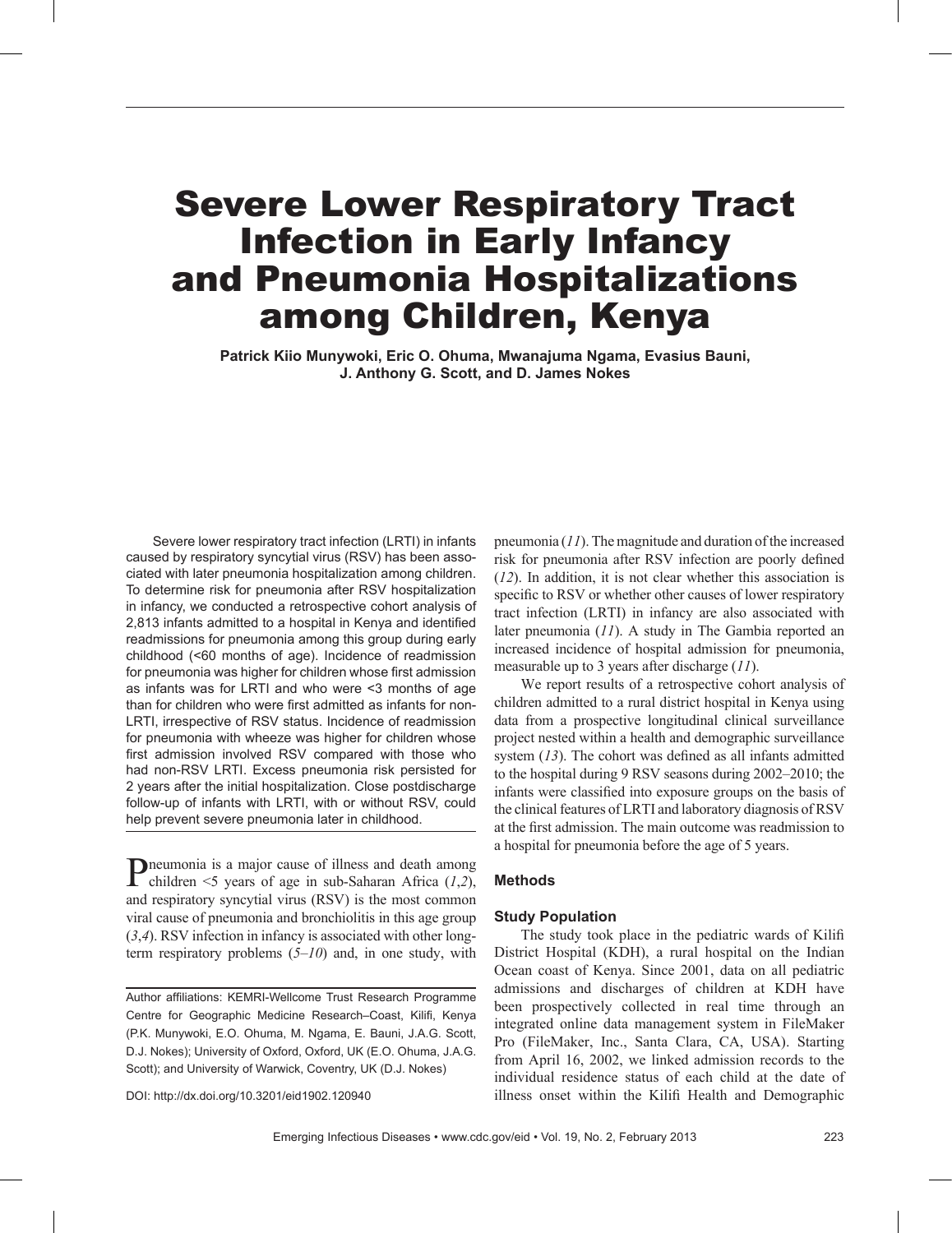# RESEARCH

Surveillance System (KHDSS). The KHDSS covers a population of ≈250,000 living close to the hospital; ≈60% of pediatric admissions of children at KDH originate from KHDSS residents (*13*,*14*). The KHDSS fieldworkers enumerate births, deaths, and migrations (i.e., into, out of, and within the study area) every 4 months.

Since January 2002, continuous surveillance for RSV has been conducted among all children <60 months of age admitted to KDH for LRTI (*15*). A nasal specimen (nasal wash by bulb or nasopharyngeal aspirate) is collected from each patient by trained medical assistants soon after admission (*15*,*16*) and assayed for RSV antigen by immunofluorescence antibody testing (Imagen Respiratory Syncytial Virus Kit; Oxoid Ltd., Hampshire, UK; or Light Diagnostics Respiratory Viral Screen DFA Kit; Millipore, Temecula, CA, USA), according to the manufacturer's instructions.

For our study, the cohort was defined as residents of KHDSS admitted to KDH during the first year of life during RSV epidemics from April 16, 2002, through May 31, 2010. We classified the cohort into those who did or did not have LRTI on their first (index) admission. Among those with LRTI, we further subdivided the children on the basis of RSV immunofluorescence antibody test results. Children with LRTI not tested for RSV were examined in preliminary analyses and consolidated into the negative RSV test group. The 3 exposure groups in the cohort were the RSV LRTI group, the other LRTI group, and the non-LRTI group. Infants were excluded if they were admitted on the day of birth; had features of severe malnutrition (i.e., severe wasting, bipedal edema, or mid-upper arm circumference <11 cm); were born with low birthweight (<2.5 kg); had underlying congenital diseases; or remained in the hospital for >2 weeks. Evidence suggests that infants in these categories are at a higher risk for readmission and postdischarge death (*17*).

We used the linked databases of the KDH and KHDSS to determine which cohort members were subsequently readmitted to the hospital or died before their fifth birthday. The primary outcome was readmission to KDH for pneumonia. As secondary outcomes, we examined pneumonia with concurrent wheezing (a marker of hyperreactive airways), all-cause, and nonpneumonia readmissions, as well as all-cause mortality. The Kenya Medical Research Institute Scientific Steering Committee and the National Ethical Review Committee granted ethical approval for this study.

## **Definition of Terms**

RSV epidemics were defined empirically as periods delimited by weeks in which >1 RSV cases were identified in our hospital surveillance and within which >3 RSV cases were found in any contiguous 3-week period, as described

(*15*). Pneumonia was defined as history of cough or difficulty breathing and *>*1 of the following: fast breathing for age  $(0.60 \text{ breaths/min if} \leq 2 \text{ months of age or } 50 \text{ breaths/min})$ if 2–11 months of age); lower chest wall indrawing; low oxygen saturation  $($ <90%) by pulse oximetry; or inability to feed, prostration, or unconsciousness (*18*). LRTI was ascribed at first admission if the child met the criteria for pneumonia or if the clinician's discharge diagnosis included pneumonia, asthma, or bronchiolitis.

## **Statistical Analysis**

Data were analyzed by using STATA version 11.2 (StataCorp, College Station, TX, USA). We used the Student *t* test, Mann-Whitney U test,  $\chi^2$  test, or Fisher exact test as appropriate. Admission to the cohort began at the date of first discharge and continued until the child reached 5 years of age, died, or migrated out of KHDSS, or until December 31, 2010, whichever was earliest. Cohort members who migrated back into the KHDSS were readmitted to the cohort at the date of in-migration.

Incidence rates were calculated as the number of outcome events among cohort members divided by the sum of child-years at risk within the cohort. Incidence rate ratios (IRRs) for pneumonia readmission between the study groups were estimated by using Poisson regression with Lexis expansion, adjusting for covariates related to the index admission (age, sex, admission to high dependency unit [HDU], geographic sublocation of residence, hospital access, hypoxia [oxygen saturation <90% by pulse oximetry], duration of hospital stay) and the follow-up period (RSV epidemics, age, presence of >1 readmissions for diagnoses other than LRTI). A cutoff of 43 admissions per 1,000 child-years, which was the median incidence of all pediatric admissions to the KDH in 2007, was used to create a binary variable for hospital access by administrative sublocation within the KHDSS.

A multivariable Poisson regression model was developed by using a forward stepwise procedure, rejecting variables with a p value  $\geq$ 0.05 in likelihood ratio tests. Risk factors were introduced in descending order of strength of association determined from the univariate analysis. We used a robust variance estimator (Huber-White sandwich estimator) to account for within-person correlation of outcomes. We also performed time-to-event analysis with multiple-failure per person and single failure per person (censoring at first readmission with pneumonia), treating death as a competing risk.

# **Results**

#### **Baseline Description at Recruitment**

The study recruitment period spanned 9 RSV epidemics lasting a total of 217 weeks. During these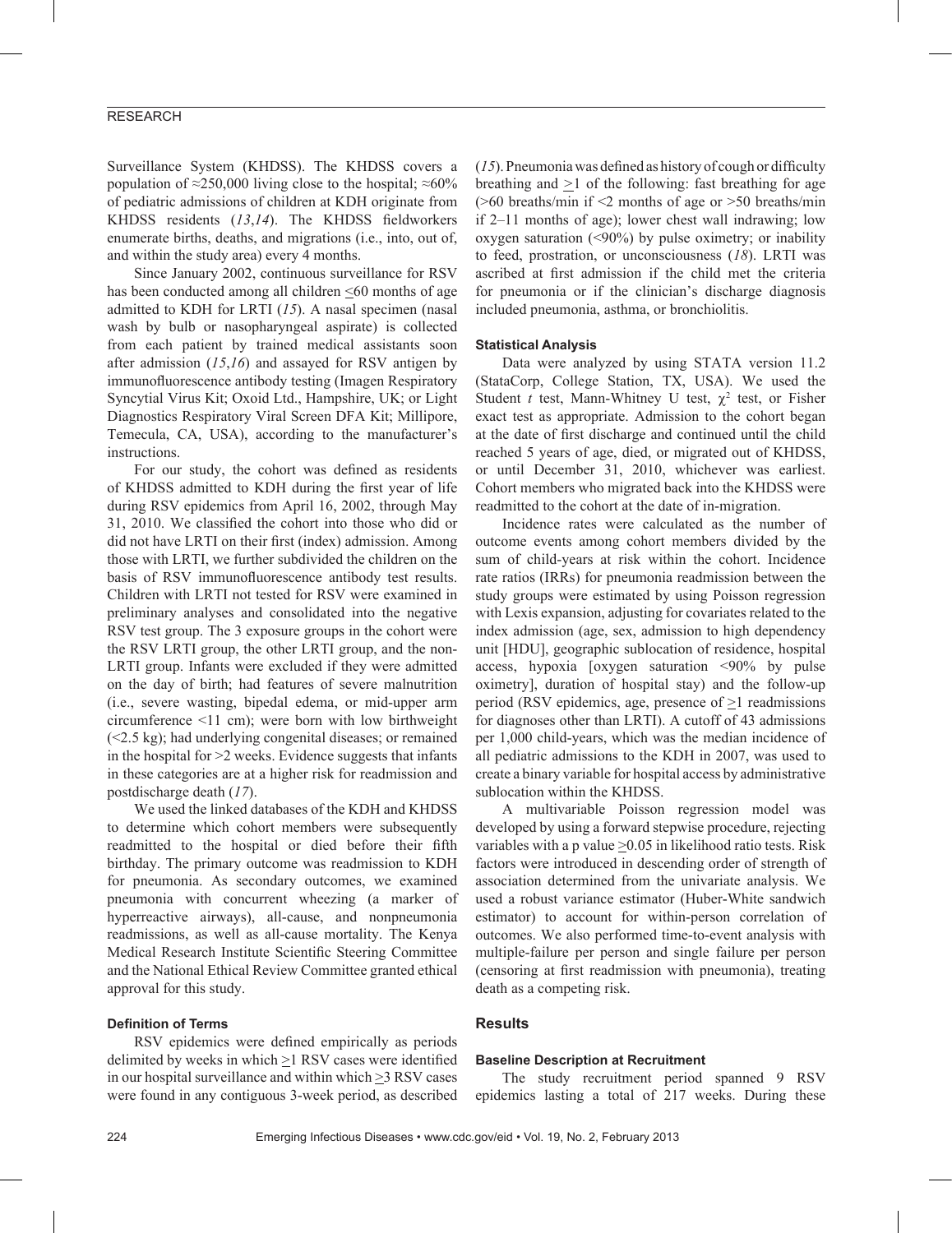weeks, 2,813 infants who met the eligibility criteria were admitted to the hospital; 560 had RSV LRTI, 1,140 had other LRTI, and 1,113 did not have LRTI (non-LRTI group). Of the children included in the other LRTI group, 341 (29.9%) were not tested for RSV. The baseline characteristics for children in the 3 groups are shown in Table 1.

#### **Cohort Follow-up and Readmissions**

The median durations of follow up (interquartile range) were 40.6 (21.4–57.8), 44.2 (22.0–57.6), and 43.9 (20.6–57.1) months for the RSV LRTI, other LRTI, and non-LRTI groups, respectively. Nine children initially in the non-LRTI group and 16 in the other LRTI group were readmitted with RSV LRTI within first year of life, leading to their crossover to the RSV LRTI group, starting from the date of discharge for the readmission.

The RSV LRTI, other LRTI, and non-LRTI groups contributed 1,781.9, 3,693.8, and 3,550.0 child-years of observation (cyo), respectively; the number of associated readmissions was 231, 419, and 337, respectively. Discharge diagnoses are shown in online Technical Appendix Table 1 (wwwnc.cdc.gov/eid/article/1/12- 0940-Techapp/.pdf). Pneumonia accounted for 131 (57%) readmissions for the RSV LRTI group, 228 (54%) for the other LRTI group, and 119 (36%) for the non-LRTI group. The numbers of children with only 1 readmission for pneumonia were 58, 173, and 82 for the RSV LRTI, other LRTI, and non-LRTI groups, respectively; the numbers with  $\geq$  readmissions were 27, 34, and 15, respectively. A total of 62 (2.2%) children were admitted to the hospital during the follow-up period with laboratory-confirmed RSV infections, 12 (2.1%) in the RSV LRTI group, 17 (1.5%) in the other LRTI group, and 33 (3.0%) in the non-LRTI group. Invasive bacterial pathogens were detected in 8 (1.4%), 12 (1.1%), and 15 (1.3%) children in these groups, respectively.

# **Comparison of Readmission Rates between Exposure Groups**

Adjusted IRRs comparing rehospitalization for pneumonia by exposure groups are shown in Table 2. The rate of readmission for pneumonia in the RSV LRTI group did not differ from that in the other LRTI group (IRR 1.14, 95% CI 0.85–1.53), even after excluding children who were not tested for RSV (IRR 0.99, 95% CI 0.73–1.34). We combined data for the RSV and other LRTI groups to create an all-LRTI group, consisting of all children with prior exposure to any LRTI; the incidence rate for readmission for pneumonia among these children was significantly higher than for those not exposed to LRTI (non-LRTI group)  $(p<0.001)$ . The observed effect was modified by age at time of exposure among children whose index LRTI admission occurred at age <3 months (IRR 2.83, 95% CI 1.93–4.15) versus >3 months (IRR 1.39, 95% CI 0.99–1.96). An effect modification by age at the index admission for all LRTI infants was also observed for all-cause readmissions but not for nonpneumonia readmissions (Table 2). The incidence rate relative to non-LRTI was 1.57 (95% CI 1.21–2.04) for children whose first admission occurred in the first 3 months of life and 1.04 (95% CI 0.84–1.30) for older children. Results from the time to first pneumonia readmission analysis accounting for death as a competing risk did not change the interpretation of the associations between LRTI exposure and later pneumonia readmissions; hence, only the multiple-failure regression results are reported.

Using non-LRTI children as the baseline group, IRRs for pneumonia with wheeze were 5.37 (95% CI 2.66–10.83) in the RSV LRTI group and 3.50 (95% CI 1.77–6.94) in the other LRTI group. These associations were not modified by age at first admission. IRR for pneumonia with wheeze was 1.53 (95% CI 0.92–2.54) in the RSV LRTI group compared with the other LRTI group; excluding children whose RSV status was not known from the other LRTI group lowered IRR to 1.32 (95% CI 0.78–2.26). The mortality rate was

| time of first admission in Kilifi District Hospital, coastal Kenya, April 16, 2002–May 31, 2010° |                         |                         |                       |  |  |  |  |
|--------------------------------------------------------------------------------------------------|-------------------------|-------------------------|-----------------------|--|--|--|--|
|                                                                                                  | Initial hospitalization |                         |                       |  |  |  |  |
| Characteristics                                                                                  | RSV LRTI, $n = 560$     | Other LRTI, $n = 1,140$ | Non-LRTI, $n = 1,113$ |  |  |  |  |
| Male                                                                                             | 296 (52.9)              | 646 (56.7)              | 607 (54.5)            |  |  |  |  |
| Median age, mo (IQR)                                                                             | $3.7(1.9-6.6)$          | $4.6(2.1 - 7.7)$        | $4.7(0.3 - 8.6)$      |  |  |  |  |
| Children age <3 mo                                                                               | 241 (43.0)              | 406 (35.6)              | 489 (43.9)            |  |  |  |  |
| Median hospital stay, d (IQR)                                                                    | $4(3-5)$                | $3(2-5)$                | $4(2-6)$              |  |  |  |  |
| Malaria <sup>+</sup>                                                                             | 9(1.6)                  | 114 (10.0)              | 147 (13.2)            |  |  |  |  |
| Gastroenteritis                                                                                  | 34(6.1)                 | 140 (12.3)              | 338 (30.4)            |  |  |  |  |
| Pneumonia with wheeze                                                                            | 95(17.0)                | 125(11.0)               | NA.                   |  |  |  |  |
| Bacteremia, no./n (%)                                                                            | 7/545 (1.3)             | 33/1,109(3.0)           | 33/1,053(3.1)         |  |  |  |  |
| Admission to high-dependency unit                                                                | 18(3.2)                 | 89 (7.8)                | 79 (7.1)              |  |  |  |  |
| Good hospital access                                                                             | 326 (59.5)              | 621 (55.4)              | 636 (58.6)            |  |  |  |  |
| Hypoxia                                                                                          | 44 (7.9)                | 95(8.3)                 | 17 (1.5)              |  |  |  |  |

Table 1. Baseline characteristics of children in study of pneumonia hospitalizations after severe LRTI in infancy, by study group, at time of first admission in Kilifi District Hospital, coastal Kenya, April 16, 2002–May 31, 2010\*

\*Values are no. (%) except as indicated. **Boldface** indicates statistical significance in the respective group relative to the non-LRTI group. RSV, respiratory syncytial virus; LRTI, lower respiratory tract infection; IQR, interquartile range; NA, not applicable. †Indicates blood slide testing positive for malaria parasites.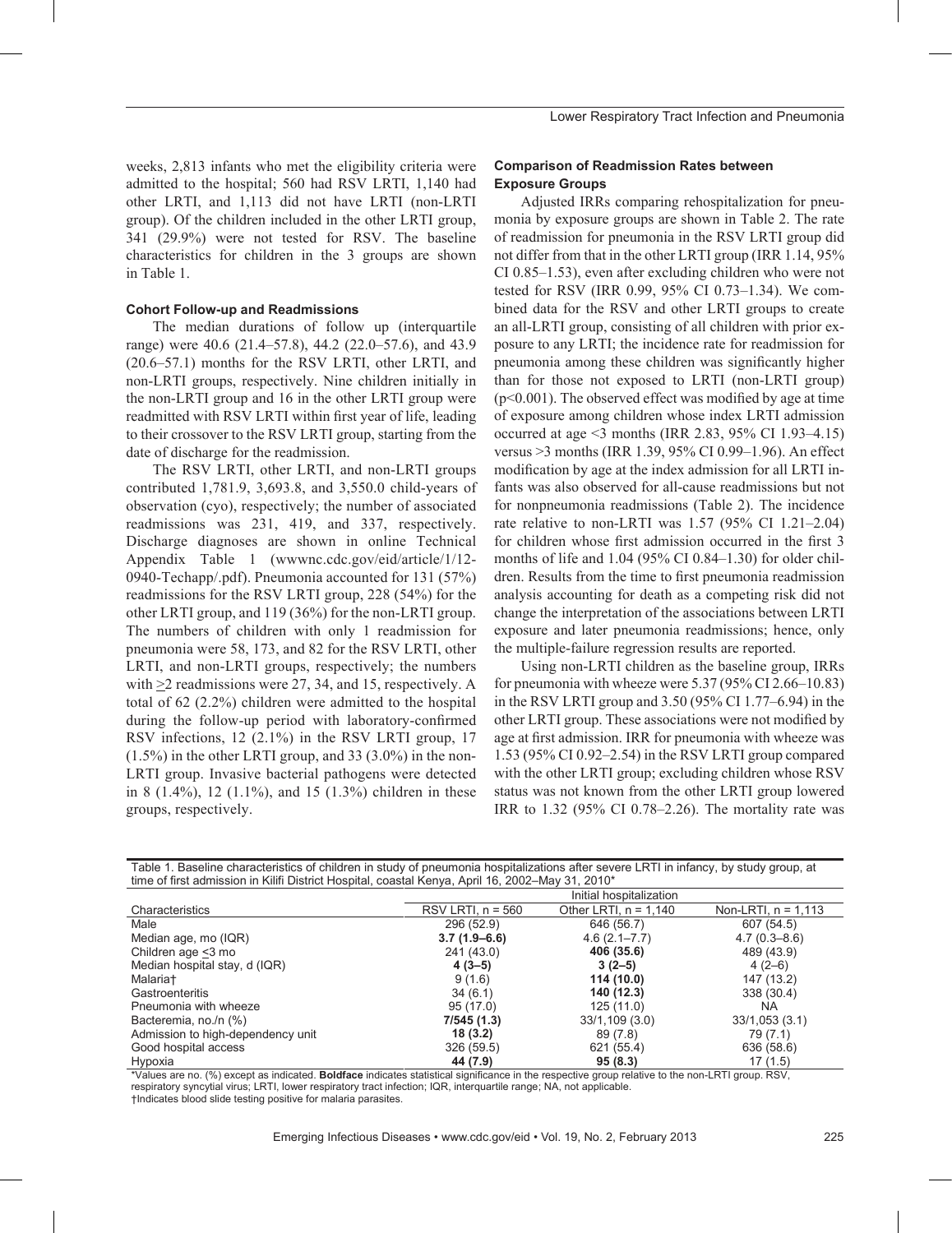# RESEARCH

|                                                                                                                                                                             | IRR (95% CI)           |                      |                     |                     |                     |  |
|-----------------------------------------------------------------------------------------------------------------------------------------------------------------------------|------------------------|----------------------|---------------------|---------------------|---------------------|--|
|                                                                                                                                                                             |                        | Pneumonia with       |                     |                     | All-cause           |  |
| <b>Risk factor</b>                                                                                                                                                          | Pneumonia <sup>+</sup> | wheeze <sup>+</sup>  | All readmissions    | Nonpneumonia        | mortality           |  |
| All LRTIS                                                                                                                                                                   |                        |                      |                     |                     |                     |  |
| Non-LRTI                                                                                                                                                                    | Referent               |                      |                     |                     |                     |  |
| Patient age <3 mo                                                                                                                                                           | $2.83(1.93 - 4.15)$    | <b>NS</b>            | $1.57(1.21 - 2.04)$ | $0.84(0.69 - 1.02)$ | <b>NS</b>           |  |
| Patient age > 3 mo                                                                                                                                                          | 1.39 (0.99-1.96)       |                      | $1.04(0.84 - 1.30)$ |                     |                     |  |
| LRTI                                                                                                                                                                        |                        |                      |                     |                     |                     |  |
| Non-LRTI                                                                                                                                                                    | Referent               |                      |                     |                     |                     |  |
| <b>RSV LRTI</b>                                                                                                                                                             | <b>NS</b>              | $5.37(2.66 - 10.83)$ | <b>NS</b>           | <b>NS</b>           | $0.42(0.20 - 0.90)$ |  |
| Other LRTI                                                                                                                                                                  |                        | $3.50(1.77 - 6.94)$  |                     |                     | $1.09(0.70 - 1.69)$ |  |
| Patient age                                                                                                                                                                 |                        |                      |                     |                     |                     |  |
| <3 mo at first admission                                                                                                                                                    | Referent               |                      |                     |                     |                     |  |
| >3 mo at first admission                                                                                                                                                    | <b>NS</b>              | $1.31(0.79 - 2.15)$  | <b>NS</b>           | $1.38(1.11 - 1.71)$ | $0.88(0.57 - 1.35)$ |  |
| Access to hospital                                                                                                                                                          |                        |                      |                     |                     |                     |  |
| Poor                                                                                                                                                                        | Referent               |                      |                     |                     |                     |  |
| Good                                                                                                                                                                        | $0.80(0.62 - 1.02)$    | $0.58(0.35 - 0.98)$  | $0.75(0.63 - 0.89)$ | $0.74(0.60 - 0.91)$ | $1.76(1.16 - 2.67)$ |  |
| Length of hospital stay, d                                                                                                                                                  |                        |                      |                     |                     |                     |  |
| < 7 d                                                                                                                                                                       | Referent               |                      |                     |                     |                     |  |
| >7 d                                                                                                                                                                        | $1.31(0.88 - 1.95)$    | <b>NS</b>            | $1.21(0.94 - 1.56)$ | $1.11(0.85 - 1.46)$ | $2.45(1.52 - 3.93)$ |  |
| Admitted to HDU                                                                                                                                                             |                        |                      |                     |                     |                     |  |
| <b>No</b>                                                                                                                                                                   | Referent               |                      |                     |                     |                     |  |
| Yes                                                                                                                                                                         | $0.48(0.27 - 0.85)$    | <b>NS</b>            | $0.64(0.44 - 0.94)$ | $0.82(0.52 - 1.29)$ | <b>NS</b>           |  |
| Age at follow-up, mo                                                                                                                                                        |                        |                      |                     |                     |                     |  |
| $0 - 11$                                                                                                                                                                    | Referent               |                      |                     |                     |                     |  |
| $12 - 23$                                                                                                                                                                   | $0.56(0.45 - 0.68)$    | $0.54(0.35 - 0.82)$  | $0.67(0.58 - 0.77)$ | $0.80(0.65 - 0.99)$ | $0.29(0.17 - 0.49)$ |  |
| $24 - 36$                                                                                                                                                                   | $0.20(0.14 - 0.28)$    | $0.28(0.13 - 0.60)$  | $0.33(0.27 - 0.41)$ | $0.50(0.39 - 0.65)$ | $0.11(0.05 - 0.25)$ |  |
| $48 - 59$                                                                                                                                                                   | $0.05(0.03 - 0.09)$    | $0.01(0.002 - 0.10)$ | $0.13(0.10 - 0.17)$ | $0.23(0.17-0.30)$   | $0.12(0.06 - 0.23)$ |  |
| Admission for non-LRTI                                                                                                                                                      |                        |                      |                     |                     |                     |  |
| <b>No</b>                                                                                                                                                                   | Referent               |                      |                     |                     |                     |  |
| Yes                                                                                                                                                                         | $1.92(1.49 - 2.47)$    | $1.44(0.84 - 2.50)$  | <b>NS</b>           | <b>NS</b>           | $2.03(1.32 - 2.67)$ |  |
| Readmission                                                                                                                                                                 |                        |                      |                     |                     |                     |  |
| During Jan-Jun                                                                                                                                                              | Referent               |                      |                     |                     |                     |  |
| During Jul-Dec<br>*Diek feeters refer to otate at the time of first edmission, event the leat 2 variables (ege group in menthe, essurrence of $>1$ nep LBTL edmissions, and | <b>NS</b>              | <b>NS</b>            | <b>NS</b>           | <b>NS</b>           | $0.60(0.39 - 0.93)$ |  |

Table 2. Results of multivariable Poisson regression analyses for hospital readmission diagnoses and all-cause mortality among children initially hospitalized during infancy at Kilifi district hospital, coastal Kenya, April 16, 2002–May 31, 2010\*

\*Risk factors refer to state at the time of first admission, except the last 3 variables (age group in months, occurrence of >1 non-LRTI admissions, and readmission time), which refer to calendar time during follow-up. IRR, incidence rate ratio; LRTI, lower respiratory tract infection; NS, not statistically significant and thus excluded from the final model for the specified outcome; RSV, respiratory syncytial virus; HDU, high dependency unit. †Defined as history of cough or difficulty breathing and >1 of the following: fast breathing for age (>60 breaths/min if <2 months of age or >50 breaths/min if 2–11 months of age); lower chest wall indrawing; low oxygen saturation (<90%) by pulse oximetry; or inability to feed, prostration, or unconsciousness.

‡Pneumonia with concurrent wheeze. §Combined group of children with RSV and other LRTI. IRRs (95% CIs) for readmission with pneumonia, pneumonia with wheeze, any readmission, nonpneumonia, and all-cause mortality comparing RSV LRTI vs. other LRTI group are 1.14 (0.85–1.53), 1.53 (0.92–2.54), 1.10 (0.89–1.37), 1.07 (0.82– 1.39), and 0.39 (0.18–0.82), respectively.

significantly lower for RSV-exposed children compared with the non-LRTI (IRR 0.42, 95% CI 0.20–0.90) and other LRTI (IRR 0.39, 95% CI 0.18–0.82;  $p = 0.013$ ) groups. The mortality rate increased in areas with good access to the hospital (IRR  $1.76$ ,  $95\%$  CI  $1.16-2.67$ ), and incidence rate of subsequent pneumonia after admission to HDU decreased compared with other categories (IRR 0.48, 95% CI 0.27–0.85) (Table 2).

Rates of readmission were highest immediately after discharge for all groups, 6/1,000 cyo for the non-LRTI group and 13–15/1,000 cyo for the other LRTI and RSV LRTI groups, and decreased to  $\leq 2/1,000$  cyo at 18–30 months after discharge (online Technical Appendix Figure). The differential in the incidence of pneumonia readmissions between LRTI groups and the non-LRTI group over time after discharge is shown as IRRs in Figure 1 and time-to-event profiles in Figure 2. The rate of readmission for pneumonia was higher for the all-LRTI group compared with that for the non-LRTI group up to 2 years after discharge (log-rank test p value <0.001) (Figure 1). The profiles for readmission with pneumonia (Figure 2, panel A) and pneumonia with wheeze (Figure 2, panel B) and for postdischarge death (Figure 2, panel C) show the associations reported in Table 2 to be sustained primarily during the first 12–24 months after discharge.

#### **Discussion**

Using detailed hospital-based data linked to a closely monitored population, we found no difference in the incidence of pneumonia hospitalization among children previously admitted for RSV-associated LRTI in infancy compared with those admitted for non-RSV associated LRTI. However, we did find elevated incidence of readmission for pneumonia among children admitted as infants for LRTI, with or without RSV diagnosis, compared with children admitted as infants for a non-LRTI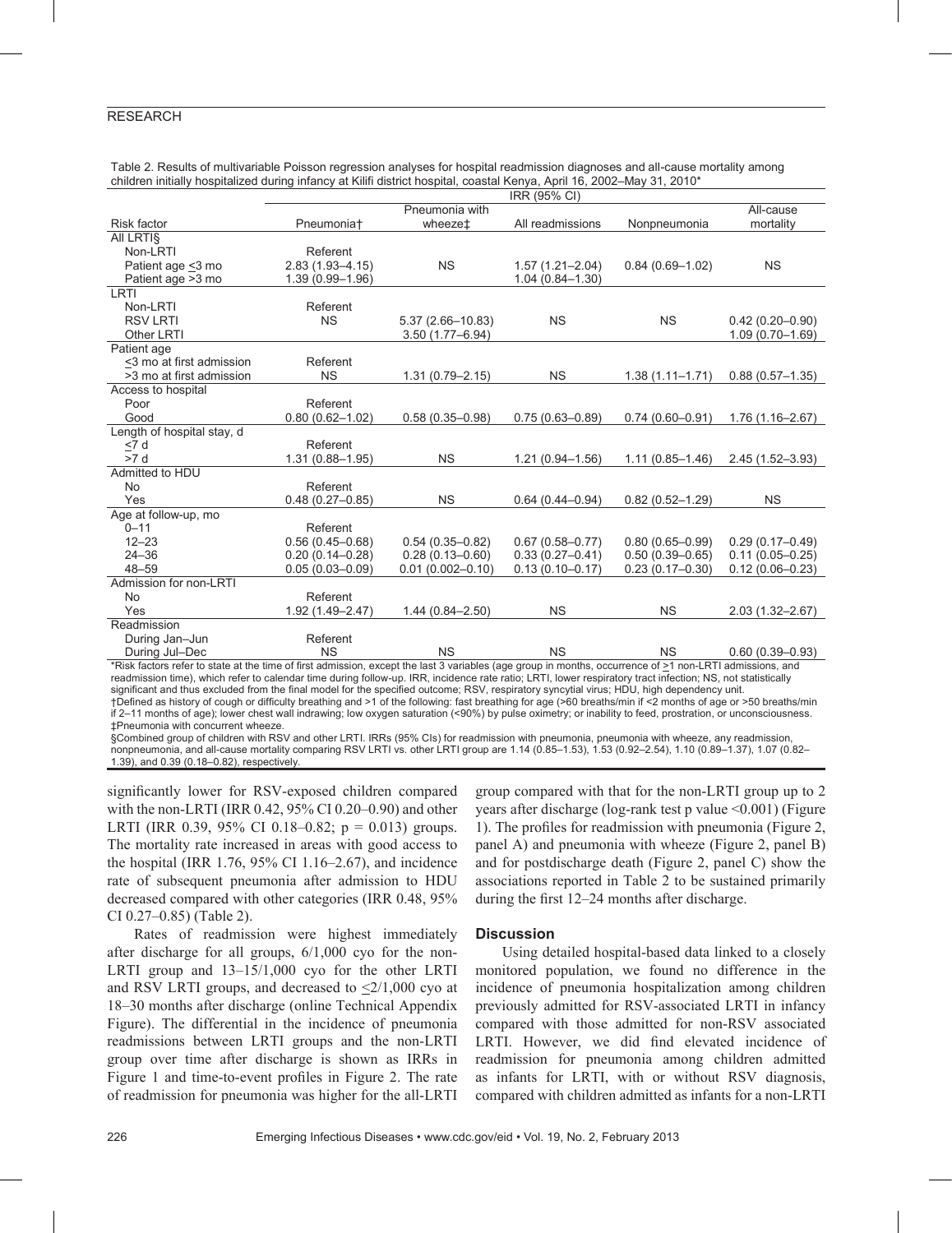condition. The magnitude of this association was highest among children admitted in the first 3 months of life and decreased to nonsignificant levels in children >3 months of age at the first admission. Although the association between LRTI during infancy and readmission for pneumonia was unaffected by RSV status at first admission, the association between readmission for pneumonia with wheeze was greater among children whose previous admission was for RSV LRTI (5-fold) compared with children whose previous admission was for LRTI without RSV (3-fold). Only children who were admitted for LRTI at  $\leq$  months of age had higher incidence of all-cause readmission compared with those admitted for non-LRTI. The association was lost with no effect modification by age when pneumonia admissions at the index admission were excluded; this finding indicates that the later pneumonia was the main driver of the increased incidence of subsequent readmissions and the observed effect modification by age at index admission.

Although this study involves a retrospective analysis, it is based on a large, unique dataset from sub-Saharan Africa in which detailed and consistent data were collected prospectively. KDH is the main inpatient facility in this rural district of Kenya. Previous reports indicate a distance decay in access to KDH, but this would only influence the relative incidence rates between study groups if there was a differential in access by study groups (*14*,*15*). Although Cox regression would have provided a more flexible analysis method, the proportional hazards assumption was violated, and we therefore used Poisson regression with Lexis expansion. Alternative analyses accounting for death as a competing risk yielded no qualitative differences in the study results. To account for the time-dependent incidence (seasonal changes) of exposure to LRTI pathogens, we set the analysis time based on the calendar time in the survival analysis. Seasonal variation in exposure was also minimized by restricting cohort recruitment to RSV epidemic periods only.

Our findings are consistent with the results of similar studies in The Gambia (*11*,*19*) and elsewhere (*6*,*9*,*11*,*20*,*21*). Weber et al. reported a 3-fold increase in incidence of admission for pneumonia or wheezing in children with prior exposure to RSV infection compared with a community of age-matched neighborhood children (*11*). Their study suggested that the duration of increased risk for pneumonia after RSV LRTI in infancy waned by the end of the second year after discharge, a finding duplicated in our study. However, that study did not explore the differential incidence of pneumonia after non-RSV LRTI, nor did it explore the influence of age at first episode of LRTI. Our study also used a hospital-based comparison group for which risk for readmission with pneumonia might have been elevated.



Figure 1. Incidence rate ratios (IRR) for readmission with pneumonia over follow-up time for each of 3 comparisons among children initially admitted during infancy to Kilifi District Hospital, coastal Kenya, April 16, 2002–May 31, 2010. A) Respiratory syncytial virus (RSV) lower respiratory tract infection (LRTI) versus non-LRTI group; B) other LRTI versus non-LRTI group; C) all LRTI (RSV and other LRTI combined) versus non-LRTI group. Error bars indicate 95% CIs.

Prospective studies in Europe and the United States reported that the effects of RSV in infancy on respiratory sequelae decreased sharply during the first year of followup and that, by 5 years after RSV infection, the association is insignificant (*11*,*20*,*21*). Other studies have reported persistence of increased respiratory disease up to 7 years (*22*) and 11 years (*8*) after RSV infection but not at 18 years after infection (*5*).

A second observational, age-matched, case–control study in The Gambia examining later lung problems in children after childhood (<5 years of age) admission for severe pneumonia reported inconclusive results (*19*). Even though the odds of lung disease were higher among the childhood pneumonia case-patients compared with controls (odds ratio 2.93, 95% CI 0.69–12.48), the study had severe limitations, including small sample size and potential bias (only 68 of 190 possible cases were traced).

Our findings suggest that, in addition to RSV infection, other etiologies of LRTI are associated with subsequent hospital admissions for pneumonia or wheeze. We offer 2 possible explanations for this. First, children with an inherent predisposition to subsequent pneumonia or wheezing episodes, such as those with smaller airways (*23*–*26*) or with atopy (*27*), may also be more susceptible to viral LRTI in early infancy. Second, viral LRTI in early infancy could lead to structural lung damage or immune paresis that causes further pneumonia episodes with or without wheeze. The latter explanation has been reported for reactive airway disease (mainly manifested as wheeze) in relation to RSV predisposition (*28*–*32*).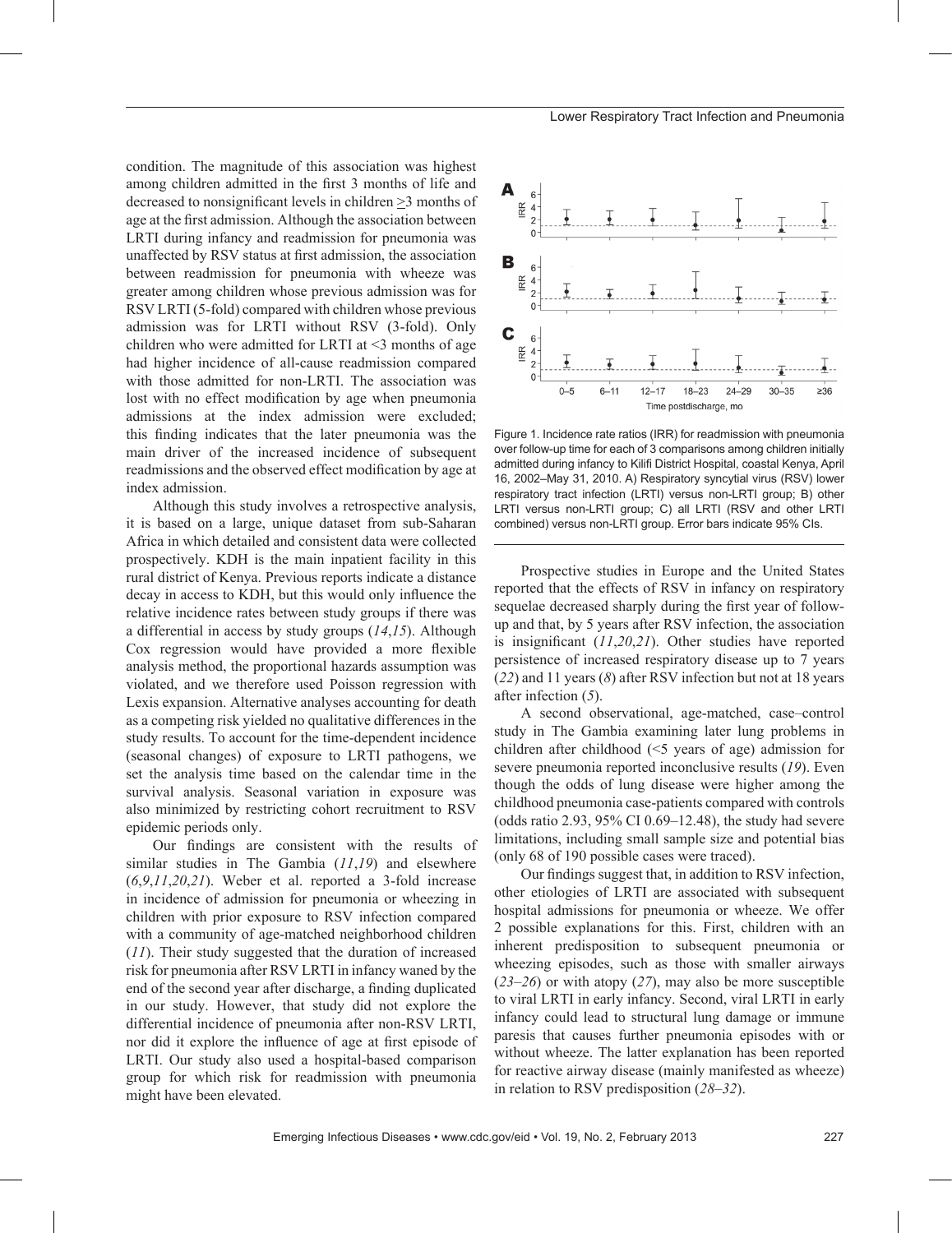# RESEARCH



Figure 2. Probability over time of A) readmission for pneumonia, B) readmission for pneumonia with wheeze, and C) death for children with prior respiratory syncytial virus lower respiratory tract infection (LRTI) (solid line), other LRTI (short dashed line), and non-LRTI (long dashed line) during infancy who were hospitalized in Kilifi District Hospital, coastal Kenya, April 16, 2002–May 31, 2010.

In our study, RSV infection appeared to protect against death, but this conclusion is best explained in reverse. In the comparison group, children admitted to a hospital for conditions other than RSV were more likely to die subsequently than were children admitted for RSV. However, unlike some other viruses that cause severe conditions, RSV causes a highly infectious disease that affects most children and does not associate specifically with markers of chronic ill health. A similar phenomenon has been observed with malaria parasitemia, which is associated with a reduced postdischarge mortality rate when compared with admissions for other conditions (*17*).

Findings of an increased mortality rate among children residing in areas with good access to KDH, as well as decreased incidence of subsequent pneumonia following admission to HDU, were unexpected and counterintuitive. Good access was mainly in urban and periurban administrative areas of Kilifi; because urbanization is associated with high HIV prevalence, some of the accessto-care effect may be attributable to HIV/AIDS, but our data lacked HIV results for all admissions to check this effect. The protective association between HDU treatment and later pneumonia may be explained because the HDU has no ventilators and mainly admits children with a nonrespiratory severe illness and because nonrespiratory disease does not have an association with later pneumonia.

We report that hospitalizations for severe LRTI in early infancy in Kenya are associated with increased risk for subsequent pneumonia. The phenomenon has been observed for RSV-associated severe LRTI but not for non-RSV severe LRTI. This raises questions about the underlying cause and, on a practical level, alerts clinicians that a child with LRTI in the first 3 months of life is at risk for readmission with severe respiratory disease over the period of 1–2 years after discharge. Parents of children with LRTI-related hospital admissions during infancy should be advised to be vigilant in the care of the child and to seek medical advice rapidly in the event of further respiratory symptoms. An effective outpatient follow-up

for these children throughout early childhood might also be warranted. Larger cohorts and probe studies using interventions against LRTI in infancy (e.g., vaccines) will be pivotal for confirming the causality and the magnitude of the associations observed here and for determining the specificity of the infectious etiologies associated (or not associated) with later episodes of pneumonia.

#### **Acknowledgments**

Special thanks go to the field, clinical, and laboratory staff involved in collation of the data used in this project. This article is published with the permission of the Director of the Kenya Medical Research Institute.

This work was supported by the Wellcome Trust (061548, 076278, and 084633). The KHDSS is part of the INDEPTH network and is supported by the Wellcome Trust through Kilifi MOP core support (092654). J.A.G.S. is supported by a fellowship from the Wellcome Trust (081835).

Mr Munywoki is a research scientist at KEMRI–Wellcome Trust Research Programme and a PhD student at Open University, United Kingdom. His primary research interests are the epidemiology and control of infectious diseases, in particular the transmission dynamics of respiratory syncytial virus infections in community settings.

# **References**

- 1. Rudan I, Tomaskovic L, Boschi-Pinto C, Campbell H. Global estimate of the incidence of clinical pneumonia among children under five years of age. Bull World Health Organ. 2004;82:895–903. PubMed
- 2. Black RE, Cousens S, Johnson HL, Lawn JE, Rudan I, Bassani DG, et al. Global, regional, and national causes of child mortality in 2008: a systematic analysis. Lancet. 2010;375:1969–87. PubMed http://dx.doi.org/10.1016/S0140-6736(10)60549-1
- 3. Forgie IM, O'Neill KP, Lloyd-Evans N, Leinonen M, Campbell H, Whittle HC, et al. Etiology of acute lower respiratory tract infections in Gambian children: II. Acute lower respiratory tract infection in children ages one to nine years presenting at the hospital. Pediatr Infect Dis J. 1991;10:42–7. PubMed http://dx.doi. org/10.1097/00006454-199101000-00009